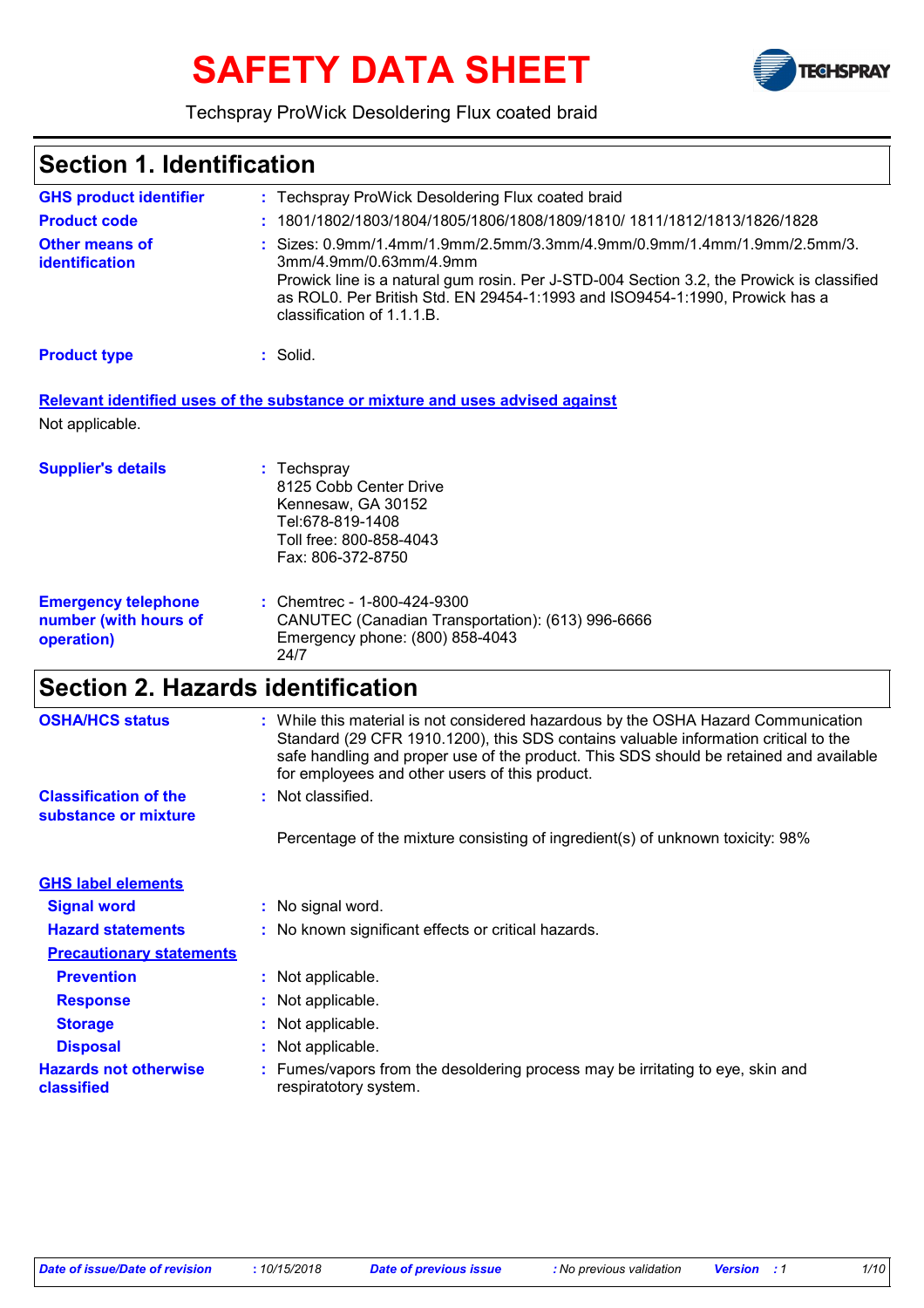## **Section 3. Composition/information on ingredients**

| <b>Substance/mixture</b>                       | : Mixture                                                                                                                                                                                                                                                                                                      |  |
|------------------------------------------------|----------------------------------------------------------------------------------------------------------------------------------------------------------------------------------------------------------------------------------------------------------------------------------------------------------------|--|
| <b>Other means of</b><br><b>identification</b> | : Sizes: $0.9$ mm/1.4mm/1.9mm/2.5mm/3.3mm/4.9mm/0.9mm/1.4mm/1.9mm/2.5mm/3.<br>3mm/4.9mm/0.63mm/4.9mm<br>Prowick line is a natural gum rosin. Per J-STD-004 Section 3.2, the Prowick is classified<br>as ROL0. Per British Std. EN 29454-1:1993 and ISO9454-1:1990, Prowick has a<br>classification of 1.1.1.B. |  |

Any concentration shown as a range is to protect confidentiality or is due to batch variation.

**There are no ingredients present which, within the current knowledge of the supplier and in the concentrations applicable, are classified as hazardous to health or the environment and hence require reporting in this section. Occupational exposure limits, if available, are listed in Section 8.**

## **Section 4. First aid measures**

### **Description of necessary first aid measures**

| Eye contact         | : Immediately flush eyes with plenty of water, occasionally lifting the upper and lower<br>eyelids. Check for and remove any contact lenses. Get medical attention if irritation<br>occurs.                                                                                                                                                            |
|---------------------|--------------------------------------------------------------------------------------------------------------------------------------------------------------------------------------------------------------------------------------------------------------------------------------------------------------------------------------------------------|
| <b>Inhalation</b>   | : Remove victim to fresh air and keep at rest in a position comfortable for breathing. Get<br>medical attention if symptoms occur.                                                                                                                                                                                                                     |
| <b>Skin contact</b> | : Flush contaminated skin with plenty of water. Remove contaminated clothing and<br>shoes. Get medical attention if symptoms occur.                                                                                                                                                                                                                    |
| <b>Ingestion</b>    | : Wash out mouth with water. Remove victim to fresh air and keep at rest in a position<br>comfortable for breathing. If material has been swallowed and the exposed person is<br>conscious, give small quantities of water to drink. Do not induce vomiting unless<br>directed to do so by medical personnel. Get medical attention if symptoms occur. |

### **Most important symptoms/effects, acute and delayed**

| <b>Potential acute health effects</b> |                                                                                                                                |      |
|---------------------------------------|--------------------------------------------------------------------------------------------------------------------------------|------|
| <b>Eye contact</b>                    | : Fumes/vapors from the desoldering process may be irritating to eye, skin and<br>respiratotory system.                        |      |
| <b>Inhalation</b>                     | : Fumes/vapors from the desoldering process may be irritating to eye, skin and<br>respiratotory system.                        |      |
| <b>Skin contact</b>                   | : Fumes/vapors from the desoldering process may be irritating to eye, skin and<br>respiratotory system.                        |      |
| <b>Ingestion</b>                      | : Routes of entry not anticipated:<br>Ingestion: Get medical attention.                                                        |      |
| <b>Over-exposure signs/symptoms</b>   |                                                                                                                                |      |
| <b>Eye contact</b>                    | : Adverse symptoms may include the following:<br>irritation<br>redness<br>watering                                             |      |
| <b>Inhalation</b>                     | : Adverse symptoms may include the following:<br>respiratory tract irritation                                                  |      |
| <b>Skin contact</b>                   | : Adverse symptoms may include the following:<br>irritation<br>redness                                                         |      |
| <b>Ingestion</b>                      | : Adverse symptoms may include the following:<br>nausea or vomiting                                                            |      |
|                                       | <u>Indication of immediate medical attention and special treatment needed, if necessary</u>                                    |      |
| <b>Notes to physician</b>             | : Treat symptomatically. Contact poison treatment specialist immediately if large<br>quantities have been ingested or inhaled. |      |
| <b>Specific treatments</b>            | : No specific treatment.                                                                                                       |      |
| <b>Protection of first-aiders</b>     | : No action shall be taken involving any personal risk or without suitable training.                                           |      |
| Date of issue/Date of revision        | :10/15/2018<br>Date of previous issue<br>: No previous validation<br><b>Version</b> : 1                                        | 2/10 |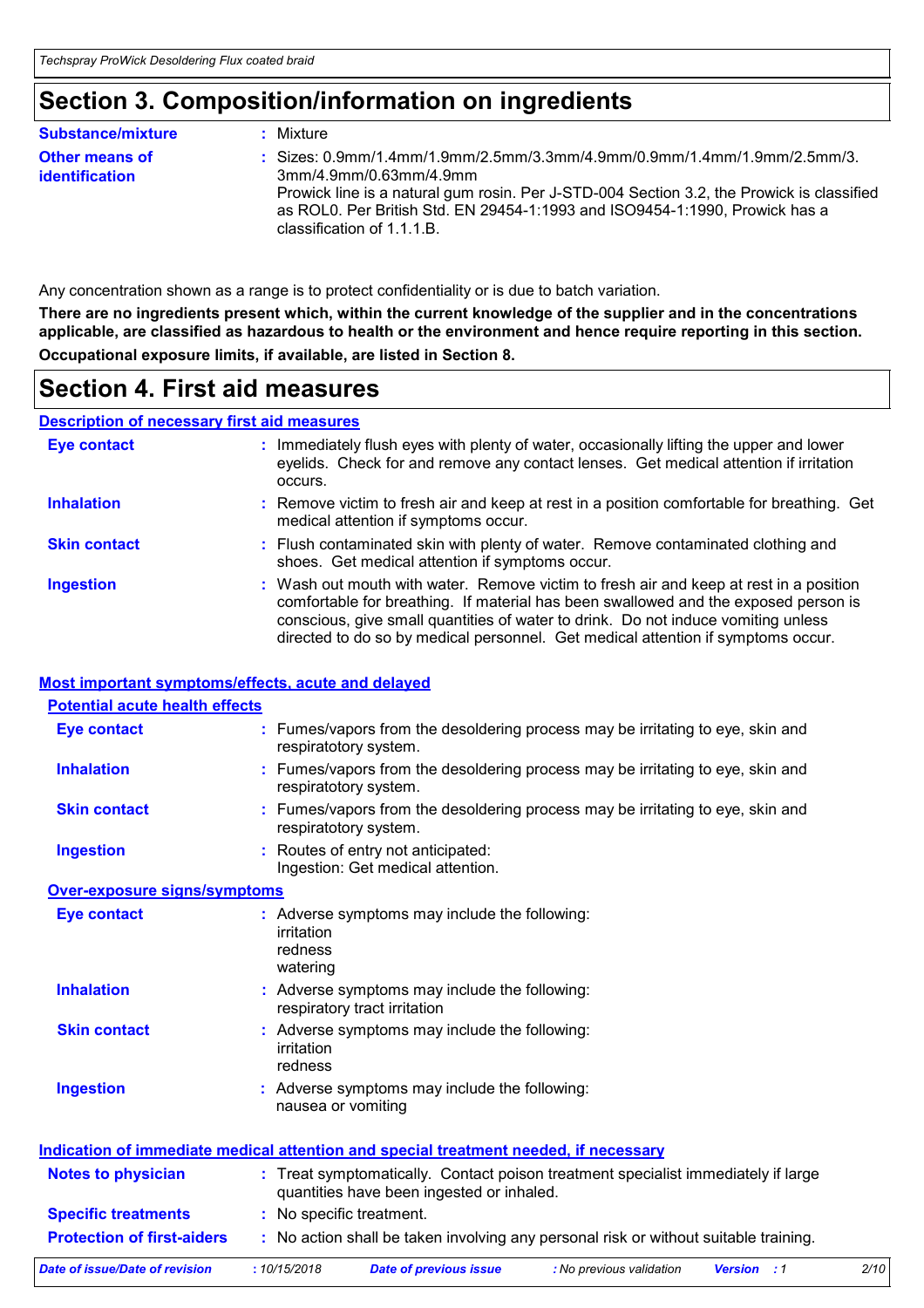## **Section 4. First aid measures**

**See toxicological information (Section 11)**

## **Section 5. Fire-fighting measures**

| <b>Extinguishing media</b>                               |                                                                                                                                                                                                     |
|----------------------------------------------------------|-----------------------------------------------------------------------------------------------------------------------------------------------------------------------------------------------------|
| <b>Suitable extinguishing</b><br>media                   | : Use an extinguishing agent suitable for the surrounding fire.                                                                                                                                     |
| <b>Unsuitable extinguishing</b><br>media                 | $:$ None known.                                                                                                                                                                                     |
| <b>Specific hazards arising</b><br>from the chemical     | : Fire water contaminated with this material must be contained and prevented from being<br>discharged to any waterway, sewer or drain.                                                              |
| <b>Hazardous thermal</b><br>decomposition products       | Decomposition products may include the following materials:<br>metal oxide/oxides                                                                                                                   |
| <b>Special protective actions</b><br>for fire-fighters   | : Promptly isolate the scene by removing all persons from the vicinity of the incident if<br>there is a fire. No action shall be taken involving any personal risk or without suitable<br>training. |
| <b>Special protective</b><br>equipment for fire-fighters | : Fire-fighters should wear appropriate protective equipment and self-contained breathing<br>apparatus (SCBA) with a full face-piece operated in positive pressure mode.                            |

## **Section 6. Accidental release measures**

|                                                              | Personal precautions, protective equipment and emergency procedures                                                                                                                                                                                                                                                             |
|--------------------------------------------------------------|---------------------------------------------------------------------------------------------------------------------------------------------------------------------------------------------------------------------------------------------------------------------------------------------------------------------------------|
| For non-emergency<br>personnel                               | : No action shall be taken involving any personal risk or without suitable training.<br>Evacuate surrounding areas. Keep unnecessary and unprotected personnel from<br>entering. Do not touch or walk through spilled material. Put on appropriate personal<br>protective equipment.                                            |
| For emergency responders                                     | If specialized clothing is required to deal with the spillage, take note of any information in<br>Section 8 on suitable and unsuitable materials. See also the information in "For non-<br>emergency personnel".                                                                                                                |
| <b>Environmental precautions</b>                             | : Avoid dispersal of spilled material and runoff and contact with soil, waterways, drains<br>and sewers. Inform the relevant authorities if the product has caused environmental<br>pollution (sewers, waterways, soil or air). Water polluting material. May be harmful to<br>the environment if released in large quantities. |
| <b>Methods and materials for containment and cleaning up</b> |                                                                                                                                                                                                                                                                                                                                 |

| <b>Small spill</b> | : Move containers from spill area. Vacuum or sweep up material and place in a<br>designated, labeled waste container. Dispose of via a licensed waste disposal<br>contractor.                                                                                                                                                                    |
|--------------------|--------------------------------------------------------------------------------------------------------------------------------------------------------------------------------------------------------------------------------------------------------------------------------------------------------------------------------------------------|
| Large spill        | : Move containers from spill area. Prevent entry into sewers, water courses, basements<br>or confined areas. Vacuum or sweep up material and place in a designated, labeled<br>waste container. Dispose of via a licensed waste disposal contractor. Note: see<br>Section 1 for emergency contact information and Section 13 for waste disposal. |

## **Section 7. Handling and storage**

### **Precautions for safe handling**

| <b>Protective measures</b>                       | : Put on appropriate personal protective equipment (see Section 8). Avoid release to the<br>environment.                                                                                                                                                                                                                                                      |  |  |  |
|--------------------------------------------------|---------------------------------------------------------------------------------------------------------------------------------------------------------------------------------------------------------------------------------------------------------------------------------------------------------------------------------------------------------------|--|--|--|
| <b>Advice on general</b><br>occupational hygiene | : Eating, drinking and smoking should be prohibited in areas where this material is<br>handled, stored and processed. Workers should wash hands and face before eating,<br>drinking and smoking. Remove contaminated clothing and protective equipment before<br>entering eating areas. See also Section 8 for additional information on hygiene<br>measures. |  |  |  |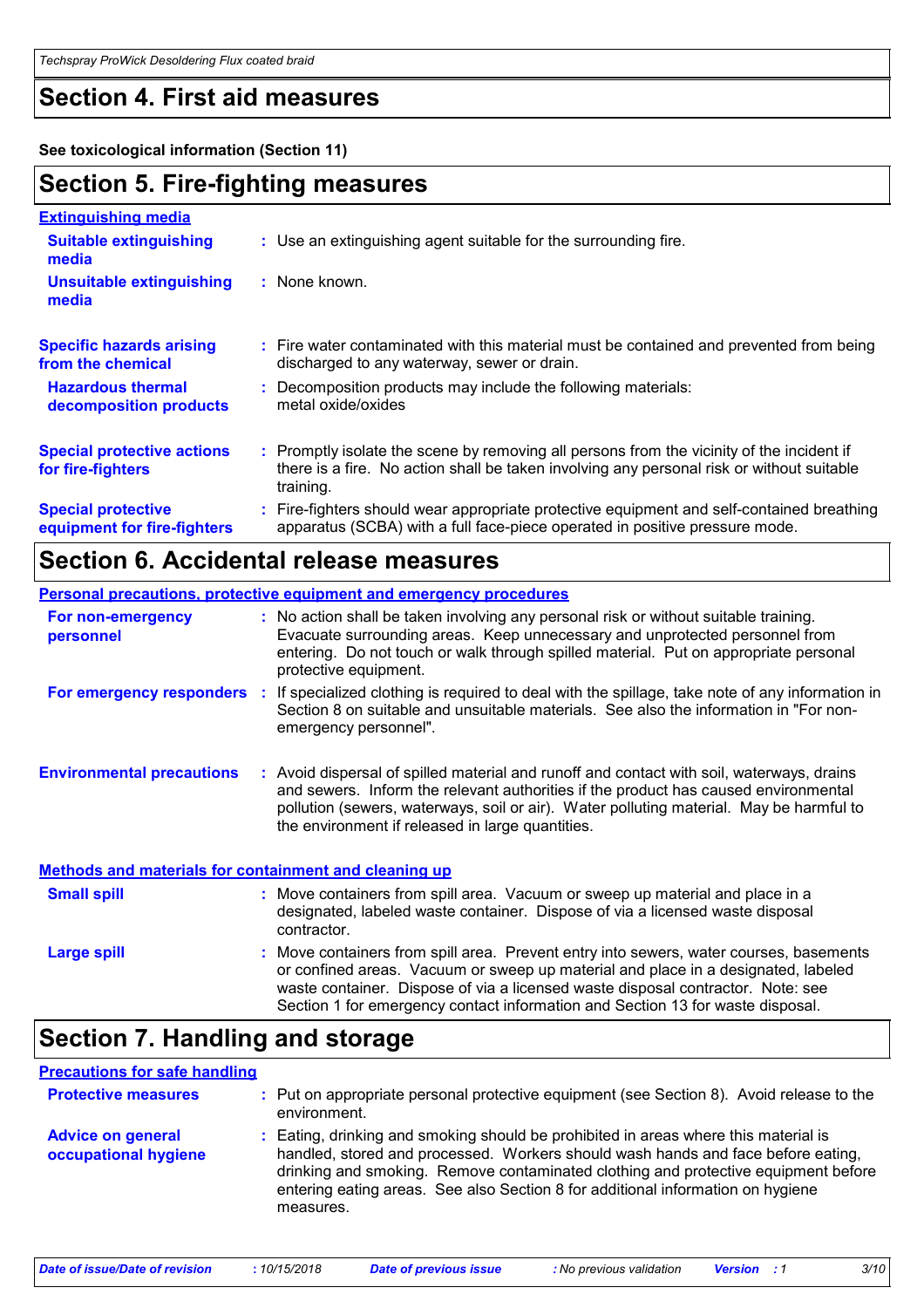## **Section 7. Handling and storage**

|                                                                                                                 | <b>Conditions for safe storage, :</b> Store in accordance with local regulations. Store in original container protected from |  |  |  |
|-----------------------------------------------------------------------------------------------------------------|------------------------------------------------------------------------------------------------------------------------------|--|--|--|
| including any                                                                                                   | direct sunlight in a dry, cool and well-ventilated area, away from incompatible materials                                    |  |  |  |
| (see Section 10) and food and drink. Keep container tightly closed and sealed until<br><b>incompatibilities</b> |                                                                                                                              |  |  |  |
|                                                                                                                 | ready for use. Containers that have been opened must be carefully resealed and kept                                          |  |  |  |
|                                                                                                                 | upright to prevent leakage. Do not store in unlabeled containers. Use appropriate                                            |  |  |  |
|                                                                                                                 | containment to avoid environmental contamination.                                                                            |  |  |  |

## **Section 8. Exposure controls/personal protection**

### **Control parameters**

None.

| <b>Appropriate engineering</b><br>controls       |    | : Good general ventilation should be sufficient to control worker exposure to airborne<br>contaminants.                                                                                                                                                                                                                                                                                           |  |  |  |
|--------------------------------------------------|----|---------------------------------------------------------------------------------------------------------------------------------------------------------------------------------------------------------------------------------------------------------------------------------------------------------------------------------------------------------------------------------------------------|--|--|--|
| <b>Environmental exposure</b><br><b>controls</b> | ÷. | Emissions from ventilation or work process equipment should be checked to ensure<br>they comply with the requirements of environmental protection legislation. In some<br>cases, fume scrubbers, filters or engineering modifications to the process equipment<br>will be necessary to reduce emissions to acceptable levels.                                                                     |  |  |  |
| <b>Individual protection measures</b>            |    |                                                                                                                                                                                                                                                                                                                                                                                                   |  |  |  |
| <b>Hygiene measures</b>                          |    | : Wash hands, forearms and face thoroughly after handling chemical products, before<br>eating, smoking and using the lavatory and at the end of the working period.<br>Appropriate techniques should be used to remove potentially contaminated clothing.<br>Wash contaminated clothing before reusing. Ensure that eyewash stations and safety<br>showers are close to the workstation location. |  |  |  |
| <b>Eye/face protection</b>                       |    | Safety eyewear complying with an approved standard should be used when a risk<br>assessment indicates this is necessary to avoid exposure to liquid splashes, mists,<br>gases or dusts. If contact is possible, the following protection should be worn, unless<br>the assessment indicates a higher degree of protection: safety glasses with side-<br>shields.                                  |  |  |  |
| <b>Skin protection</b>                           |    |                                                                                                                                                                                                                                                                                                                                                                                                   |  |  |  |
| <b>Hand protection</b>                           |    | : Chemical-resistant, impervious gloves complying with an approved standard should be<br>worn at all times when handling chemical products if a risk assessment indicates this is<br>necessary.                                                                                                                                                                                                   |  |  |  |
| <b>Body protection</b>                           |    | Personal protective equipment for the body should be selected based on the task being<br>performed and the risks involved and should be approved by a specialist before<br>handling this product.                                                                                                                                                                                                 |  |  |  |
| <b>Other skin protection</b>                     |    | : Appropriate footwear and any additional skin protection measures should be selected<br>based on the task being performed and the risks involved and should be approved by a<br>specialist before handling this product.                                                                                                                                                                         |  |  |  |
| <b>Respiratory protection</b>                    |    | Based on the hazard and potential for exposure, select a respirator that meets the<br>appropriate standard or certification. Respirators must be used according to a<br>respiratory protection program to ensure proper fitting, training, and other important<br>aspects of use.                                                                                                                 |  |  |  |

## **Section 9. Physical and chemical properties**

| <b>Date of issue/Date of revision</b> | :10/15/2018       | <b>Date of previous issue</b> | : No previous validation | <b>Version</b> : 1 |  | 4/10 |  |  |
|---------------------------------------|-------------------|-------------------------------|--------------------------|--------------------|--|------|--|--|
| <b>Flash point</b>                    | : Not available.  |                               |                          |                    |  |      |  |  |
| <b>Boiling point</b>                  | : Not available.  |                               |                          |                    |  |      |  |  |
| <b>Melting point</b>                  | : Not available.  |                               |                          |                    |  |      |  |  |
| pH                                    | : Not available.  |                               |                          |                    |  |      |  |  |
| <b>Odor threshold</b>                 | : Not available.  |                               |                          |                    |  |      |  |  |
| <b>Odor</b>                           | : Odorless.       |                               |                          |                    |  |      |  |  |
| <b>Color</b>                          | : Various         |                               |                          |                    |  |      |  |  |
| <b>Physical state</b>                 | : Solid. [Metal.] |                               |                          |                    |  |      |  |  |
| <b>Appearance</b>                     |                   |                               |                          |                    |  |      |  |  |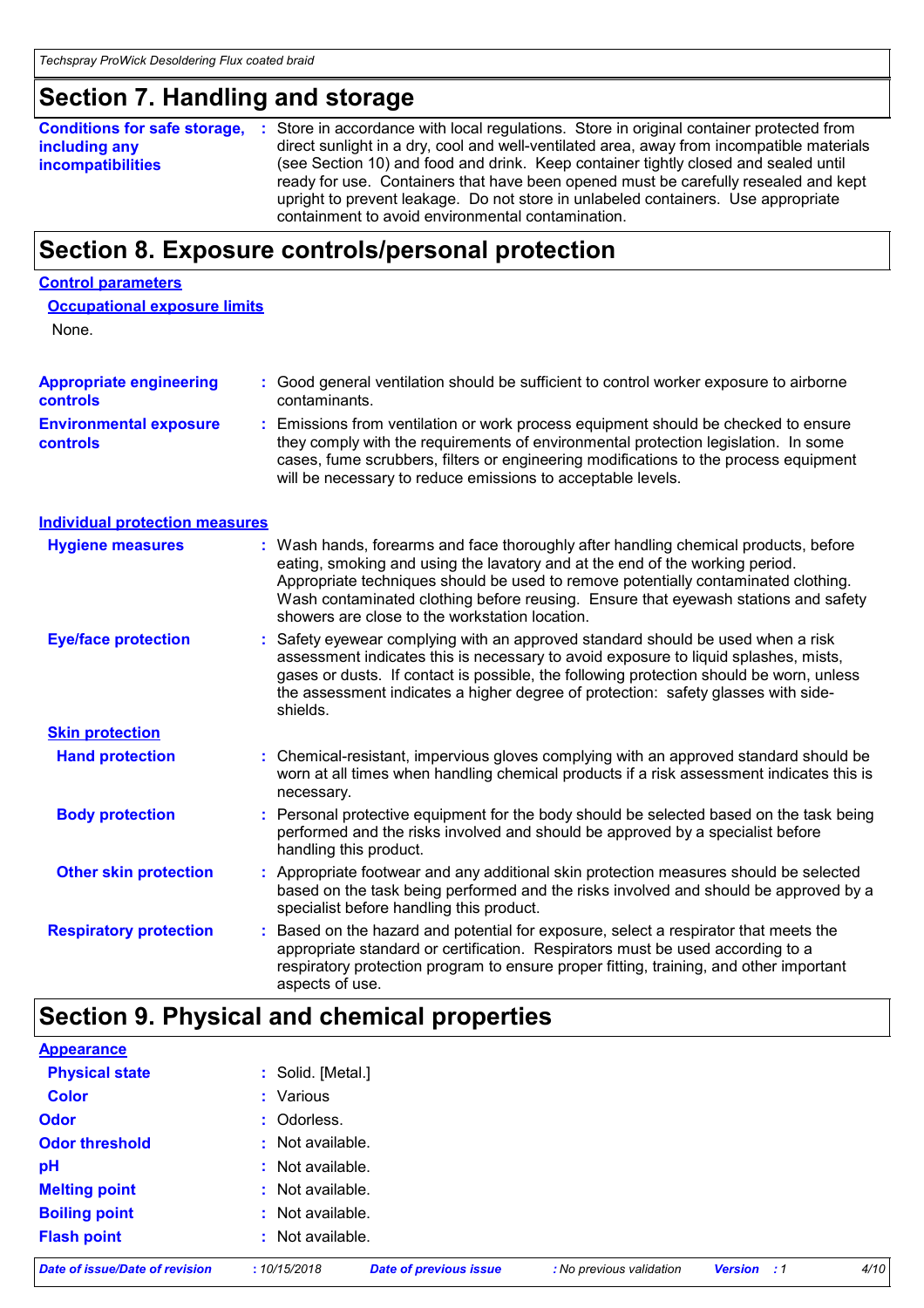## **Section 9. Physical and chemical properties**

| <b>Evaporation rate</b>                                | $:$ Not available. |
|--------------------------------------------------------|--------------------|
| <b>Flammability (solid, gas)</b>                       | : Not available.   |
| <b>Lower and upper explosive</b><br>(flammable) limits | : Not available.   |
| <b>Vapor pressure</b>                                  | : Not available.   |
| <b>Vapor density</b>                                   | Not available.     |
| <b>Relative density</b>                                | : Not available.   |
| <b>Solubility</b>                                      | . Not available.   |
| <b>Solubility in water</b>                             | : Not available.   |
| <b>Partition coefficient: n-</b><br>octanol/water      | Not available.     |
| <b>Auto-ignition temperature</b>                       | $:$ Not available. |
| <b>Decomposition temperature</b>                       | Not available.     |
| <b>Viscosity</b>                                       | Not available.     |
| Flow time (ISO 2431)                                   | Not available.     |

## **Section 10. Stability and reactivity**

| <b>Reactivity</b>                                   | : No specific test data related to reactivity available for this product or its ingredients.              |
|-----------------------------------------------------|-----------------------------------------------------------------------------------------------------------|
| <b>Chemical stability</b>                           | : The product is stable.                                                                                  |
| <b>Possibility of hazardous</b><br><b>reactions</b> | : Under normal conditions of storage and use, hazardous reactions will not occur.                         |
| <b>Conditions to avoid</b>                          | : Elevated temperature                                                                                    |
| <b>Incompatible materials</b>                       | : Reactive or incompatible with the following materials: oxidizing materials                              |
| <b>Hazardous decomposition</b><br>products          | : Under normal conditions of storage and use, hazardous decomposition products should<br>not be produced. |

## **Section 11. Toxicological information**

### **Information on toxicological effects**

**Acute toxicity**

Not available.

### **Irritation/Corrosion**

Not available.

### **Sensitization**

Not available.

### **Mutagenicity**

Not available.

### **Carcinogenicity**

Not available.

### **Reproductive toxicity**

Not available.

### **Teratogenicity**

Not available.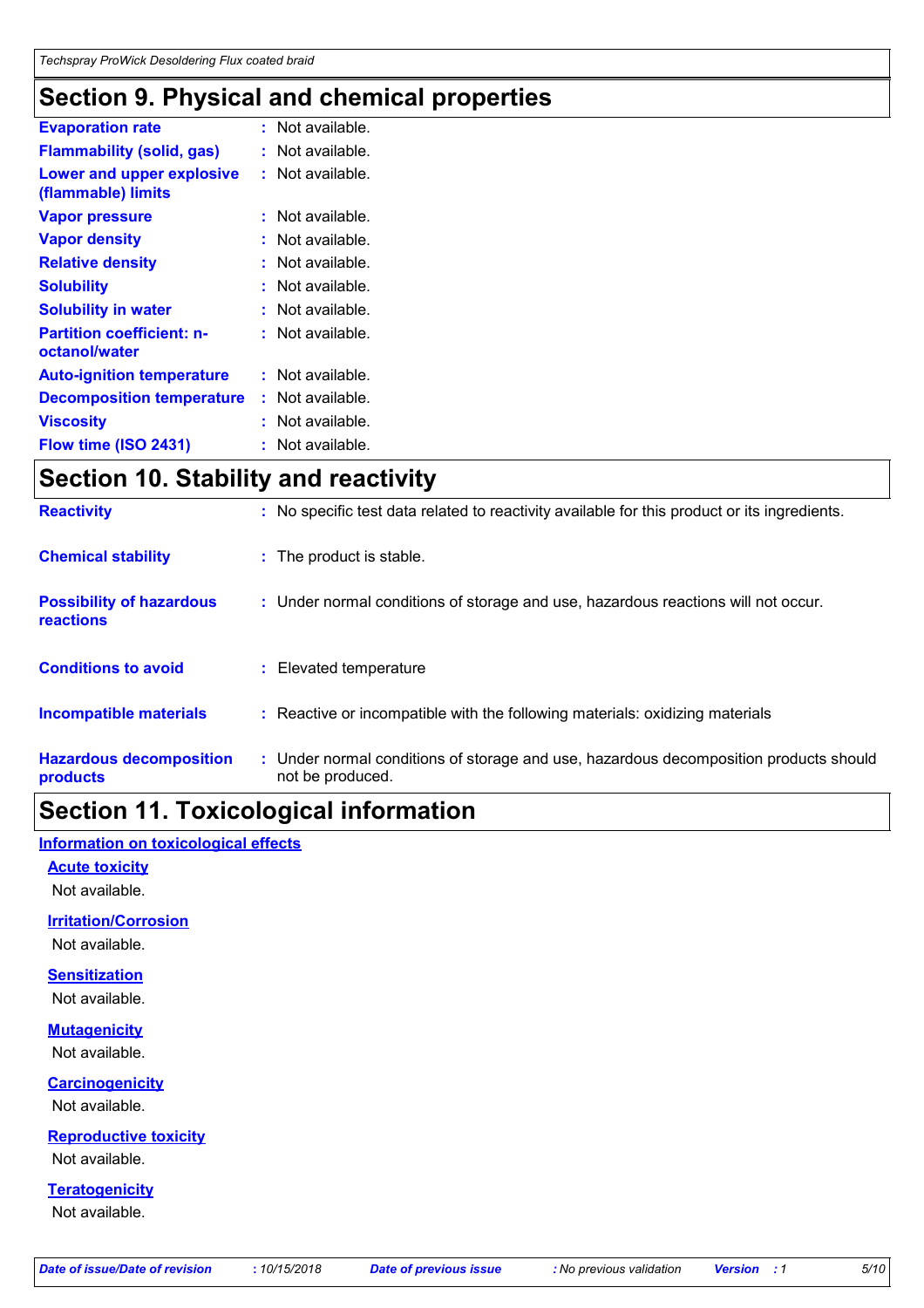## **Section 11. Toxicological information**

| <b>Specific target organ toxicity (single exposure)</b><br>Not available.   |                                                                                                         |
|-----------------------------------------------------------------------------|---------------------------------------------------------------------------------------------------------|
| <b>Specific target organ toxicity (repeated exposure)</b><br>Not available. |                                                                                                         |
| <b>Aspiration hazard</b><br>Not available.                                  |                                                                                                         |
| <b>Information on the likely</b><br>routes of exposure                      | : lungs Dermal Eyes                                                                                     |
| <b>Potential acute health effects</b>                                       |                                                                                                         |
| <b>Eye contact</b>                                                          | : Fumes/vapors from the desoldering process may be irritating to eye, skin and<br>respiratotory system. |
| <b>Inhalation</b>                                                           | : Fumes/vapors from the desoldering process may be irritating to eye, skin and<br>respiratotory system. |
| <b>Skin contact</b>                                                         | : Fumes/vapors from the desoldering process may be irritating to eye, skin and<br>respiratotory system. |
| <b>Ingestion</b>                                                            | : Routes of entry not anticipated:<br>Ingestion: Get medical attention.                                 |
|                                                                             | <b>Symptoms related to the physical, chemical and toxicological characteristics</b>                     |
| <b>Eye contact</b>                                                          | : Adverse symptoms may include the following:                                                           |

| $-$ <i>v</i> $-$ <i>vortuol</i> | . Adverse symptoms may include the following.<br>irritation<br>redness<br>watering |
|---------------------------------|------------------------------------------------------------------------------------|
| <b>Inhalation</b>               | : Adverse symptoms may include the following:<br>respiratory tract irritation      |
| <b>Skin contact</b>             | : Adverse symptoms may include the following:<br>irritation<br>redness             |
| <b>Ingestion</b>                | : Adverse symptoms may include the following:<br>nausea or vomiting                |

### **Delayed and immediate effects and also chronic effects from short and long term exposure**

| <b>Short term exposure</b>                        |                                                     |
|---------------------------------------------------|-----------------------------------------------------|
| <b>Potential immediate</b><br>effects             | $:$ Not available.                                  |
| <b>Potential delayed effects</b>                  | : Not available.                                    |
| Long term exposure                                |                                                     |
| <b>Potential immediate</b><br>effects             | $:$ Not available.                                  |
| <b>Potential delayed effects : Not available.</b> |                                                     |
| <b>Potential chronic health effects</b>           |                                                     |
| Not available.                                    |                                                     |
| <b>General</b>                                    | : No known significant effects or critical hazards. |
| <b>Carcinogenicity</b>                            | : No known significant effects or critical hazards. |
| <b>Mutagenicity</b>                               | : No known significant effects or critical hazards. |
| <b>Teratogenicity</b>                             | : No known significant effects or critical hazards. |
| <b>Developmental effects</b>                      | No known significant effects or critical hazards.   |
| <b>Fertility effects</b>                          | : No known significant effects or critical hazards. |

### **Numerical measures of toxicity**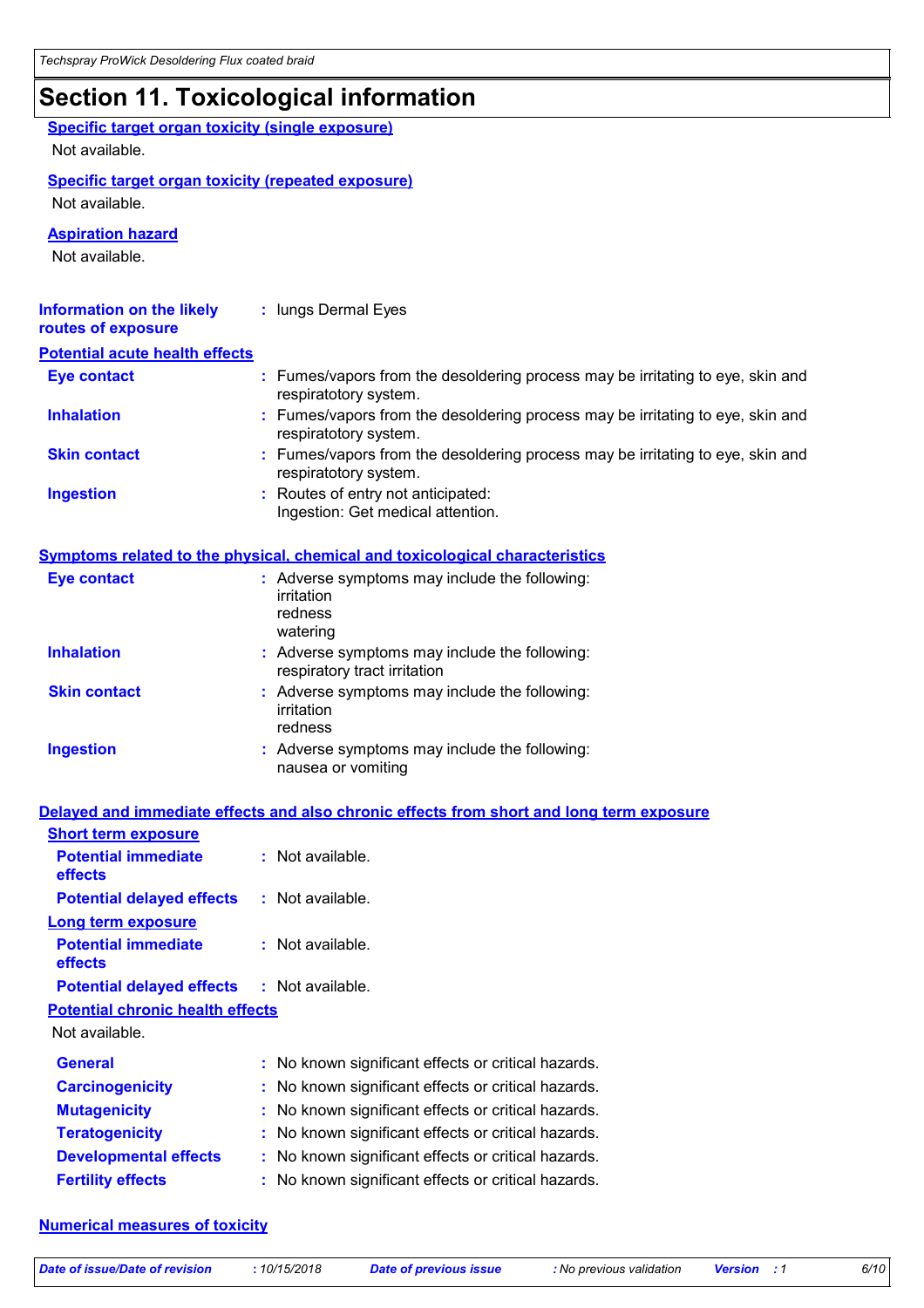## **Section 11. Toxicological information**

### **Acute toxicity estimates**

Not available.

## **Section 12. Ecological information**

#### **Toxicity**

Not available.

### **Persistence and degradability**

Not available.

### **Bioaccumulative potential**

Not available.

### **Mobility in soil**

**Soil/water partition coefficient (KOC) :** Not available.

**Other adverse effects** : No known significant effects or critical hazards.

## **Section 13. Disposal considerations**

**Disposal methods :**

The generation of waste should be avoided or minimized wherever possible. Disposal of this product, solutions and any by-products should at all times comply with the requirements of environmental protection and waste disposal legislation and any regional local authority requirements. Dispose of surplus and non-recyclable products via a licensed waste disposal contractor. Waste should not be disposed of untreated to the sewer unless fully compliant with the requirements of all authorities with jurisdiction. Waste packaging should be recycled. Incineration or landfill should only be considered when recycling is not feasible. This material and its container must be disposed of in a safe way. Empty containers or liners may retain some product residues. Avoid dispersal of spilled material and runoff and contact with soil, waterways, drains and sewers.

### **Section 14. Transport information**

|                                       | <b>DOT</b><br><b>Classification</b> | <b>TDG</b><br><b>Classification</b> | <b>Mexico</b><br><b>Classification</b> | <b>ADR/RID</b>           | <b>IMDG</b>     | <b>IATA</b>       |
|---------------------------------------|-------------------------------------|-------------------------------------|----------------------------------------|--------------------------|-----------------|-------------------|
| <b>UN number</b>                      | Not regulated.                      | Not regulated.                      | Not regulated.                         | Not regulated.           | Not regulated.  | Not regulated.    |
| <b>UN proper</b><br>shipping name     | Wire                                | Wire                                | Wire                                   | Wire                     | Wire            | Wire              |
| <b>Transport</b><br>hazard class(es)  |                                     |                                     |                                        |                          |                 |                   |
| <b>Packing group</b>                  | ÷.                                  | $\blacksquare$                      | $\overline{\phantom{0}}$               |                          | $\qquad \qquad$ | -                 |
| <b>Environmental</b><br>hazards       | No.                                 | No.                                 | No.                                    |                          |                 |                   |
|                                       |                                     |                                     |                                        |                          |                 |                   |
| <b>Date of issue/Date of revision</b> | :10/15/2018                         |                                     | <b>Date of previous issue</b>          | : No previous validation | <b>Version</b>  | 7/10<br>$\cdot$ 1 |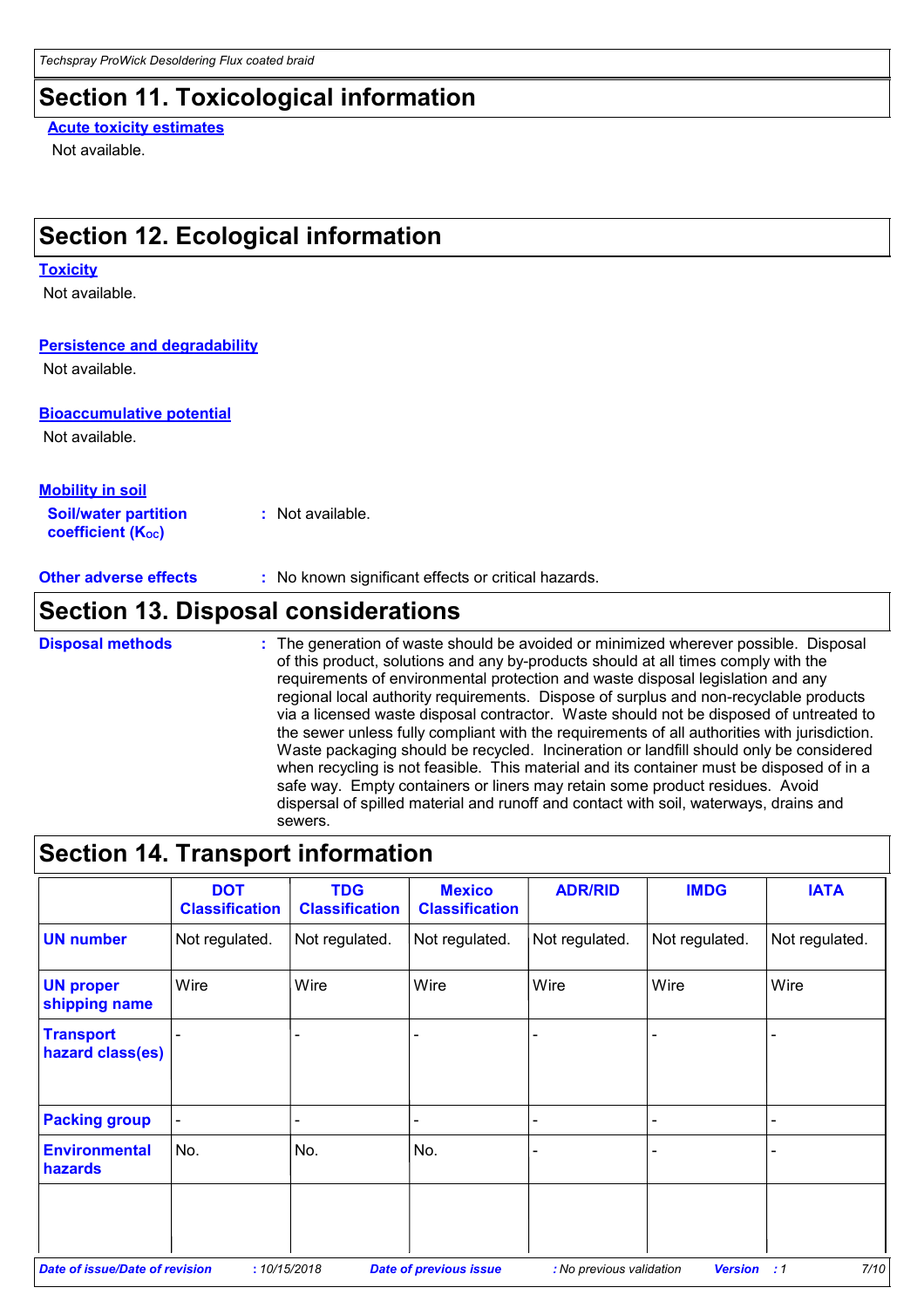## **Section 14. Transport information**

| <b>Additional</b> | <b>Reportable</b> | $\blacksquare$ | Not regulated. | Not regulated. | Not regulated. |
|-------------------|-------------------|----------------|----------------|----------------|----------------|
| information       | quantity          |                |                |                |                |
|                   | 5263.2 lbs /      |                |                |                |                |
|                   | 2389.5 kg         |                |                |                |                |
|                   | Package sizes     |                |                |                |                |
|                   | shipped in        |                |                |                |                |
|                   | quantities less   |                |                |                |                |
|                   | than the          |                |                |                |                |
|                   | product           |                |                |                |                |
|                   | reportable        |                |                |                |                |
|                   | quantity are      |                |                |                |                |
|                   | not subject to    |                |                |                |                |
|                   | the RQ            |                |                |                |                |
|                   | (reportable       |                |                |                |                |
|                   | quantity)         |                |                |                |                |
|                   | transportation    |                |                |                |                |
|                   | requirements.     |                |                |                |                |

### **Special precautions for user** : Transport within user's premises: always transport in closed containers that are upright and secure. Ensure that persons transporting the product know what to do in the event of an accident or spillage.

**Transport in bulk according to Annex II of MARPOL and the IBC Code :** Not available.

## **Section 15. Regulatory information**

| <b>U.S. Federal regulations</b>                                                   | : TSCA 8(a) CDR Exempt/Partial exemption: Not determined                  |
|-----------------------------------------------------------------------------------|---------------------------------------------------------------------------|
|                                                                                   | United States inventory (TSCA 8b): All components are listed or exempted. |
|                                                                                   | Clean Water Act (CWA) 307: copper                                         |
|                                                                                   |                                                                           |
| <b>Clean Air Act Section 112</b><br>(b) Hazardous Air<br><b>Pollutants (HAPs)</b> | : Listed                                                                  |
| <b>Clean Air Act Section 602</b><br><b>Class I Substances</b>                     | : Not listed                                                              |
| <b>Clean Air Act Section 602</b><br><b>Class II Substances</b>                    | : Not listed                                                              |
| <b>DEA List I Chemicals</b><br>(Precursor Chemicals)                              | : Not listed                                                              |
| <b>DEA List II Chemicals</b><br><b>(Essential Chemicals)</b>                      | : Not listed                                                              |
| <b>SARA 302/304</b>                                                               |                                                                           |
| <b>Composition/information on ingredients</b>                                     |                                                                           |
| No products were found.                                                           |                                                                           |
| <b>SARA 304 RQ</b>                                                                | : Not applicable.                                                         |
| <b>SARA 311/312</b>                                                               |                                                                           |
| <b>Classification</b>                                                             | : Not applicable.                                                         |
| <b>Composition/information on ingredients</b>                                     |                                                                           |
| No products were found.                                                           |                                                                           |
| <b>SARA 313</b>                                                                   |                                                                           |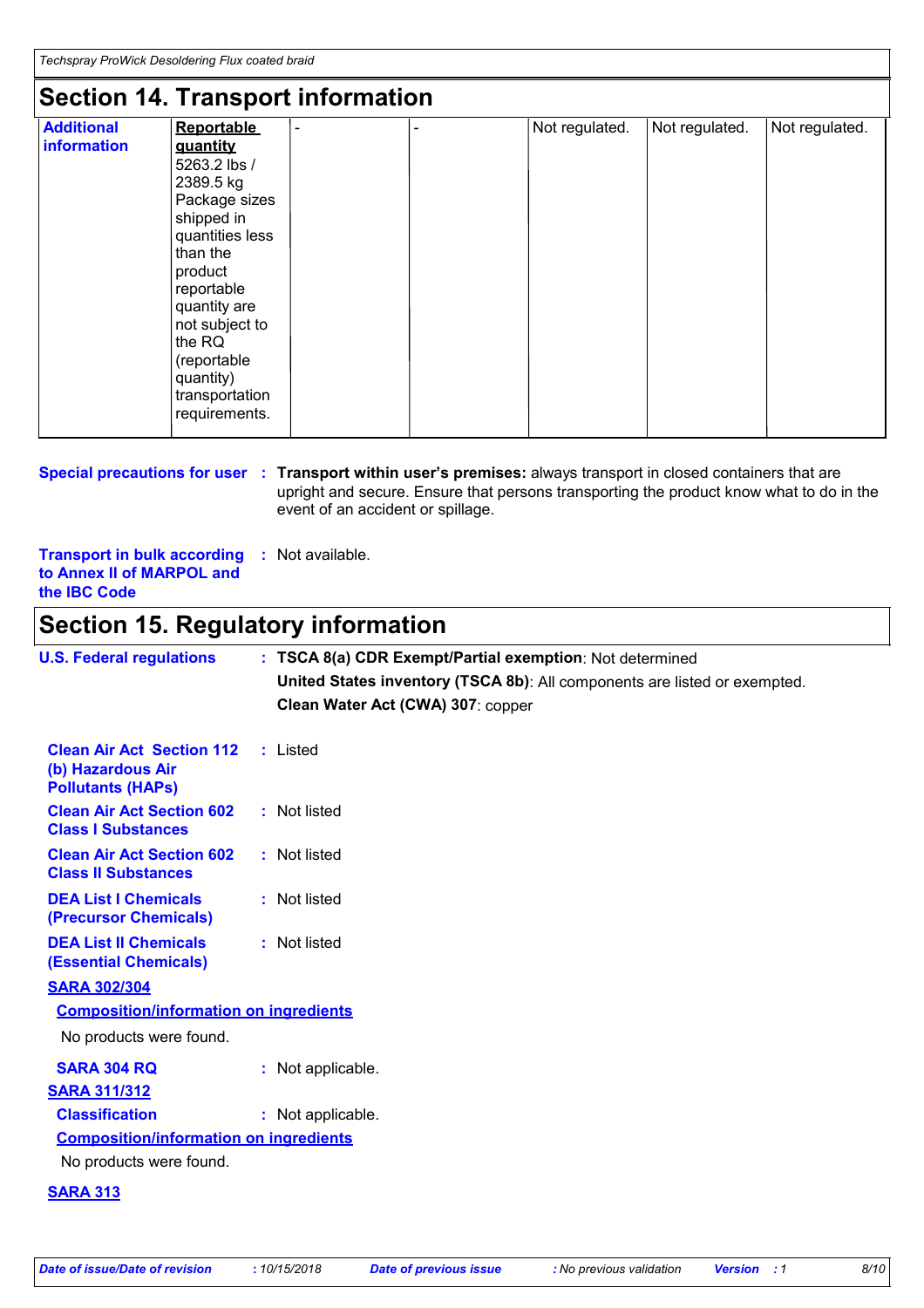## **Section 15. Regulatory information**

|                                           | <b>Product name</b> | <b>CAS number</b> | $\frac{9}{6}$ |
|-------------------------------------------|---------------------|-------------------|---------------|
| <b>Form R - Reporting</b><br>requirements | copper              | 7440-50-8         | $\geq 90$     |
| <b>Supplier notification</b>              | copper              | 7440-50-8         | ≥90           |

SARA 313 notifications must not be detached from the SDS and any copying and redistribution of the SDS shall include copying and redistribution of the notice attached to copies of the SDS subsequently redistributed.

| <b>State regulations</b>                                     |                                                                                                  |
|--------------------------------------------------------------|--------------------------------------------------------------------------------------------------|
| <b>Massachusetts</b>                                         | : The following components are listed: COPPER                                                    |
| <b>New York</b>                                              | The following components are listed: Copper                                                      |
| <b>New Jersey</b>                                            | The following components are listed: COPPER                                                      |
| <b>Pennsylvania</b>                                          | The following components are listed: COPPER FUME; ROSIN CORE SOLDER<br><b>PYROLYSIS PRODUCTS</b> |
| <b>International requlations</b>                             |                                                                                                  |
|                                                              | <b>Chemical Weapon Convention List Schedules I, II &amp; III Chemicals</b>                       |
| Not listed.                                                  |                                                                                                  |
| <b>Montreal Protocol (Annexes A, B, C, E)</b><br>Not listed. |                                                                                                  |
|                                                              | <b>Stockholm Convention on Persistent Organic Pollutants</b>                                     |
| Not listed.                                                  |                                                                                                  |
| Not listed.                                                  | <b>Rotterdam Convention on Prior Informed Consent (PIC)</b>                                      |
|                                                              | <b>UNECE Aarhus Protocol on POPs and Heavy Metals</b>                                            |
| Not listed.                                                  |                                                                                                  |
| <b>International lists</b>                                   |                                                                                                  |
| <b>National inventory</b>                                    |                                                                                                  |
| <b>Australia</b>                                             | : All components are listed or exempted.                                                         |
| <b>Canada</b>                                                | All components are listed or exempted.                                                           |
| <b>China</b>                                                 | All components are listed or exempted.                                                           |
| <b>Europe</b>                                                | All components are listed or exempted.                                                           |
| <b>Japan</b>                                                 | Japan inventory (ENCS): Not determined.<br>Japan inventory (ISHL): Not determined.               |
| <b>Malaysia</b>                                              | All components are listed or exempted.                                                           |
| <b>New Zealand</b>                                           | All components are listed or exempted.                                                           |
| <b>Philippines</b>                                           | All components are listed or exempted.                                                           |
| <b>Republic of Korea</b>                                     | All components are listed or exempted.                                                           |
| <b>Taiwan</b>                                                | All components are listed or exempted.                                                           |
| <b>Turkey</b>                                                | All components are listed or exempted.                                                           |
|                                                              |                                                                                                  |

## **Section 16. Other information**

### **Hazardous Material Information System (U.S.A.)**

| <b>Health</b>           | $\star$ |  |
|-------------------------|---------|--|
| <b>Flammability</b>     |         |  |
| <b>Physical hazards</b> |         |  |
|                         |         |  |